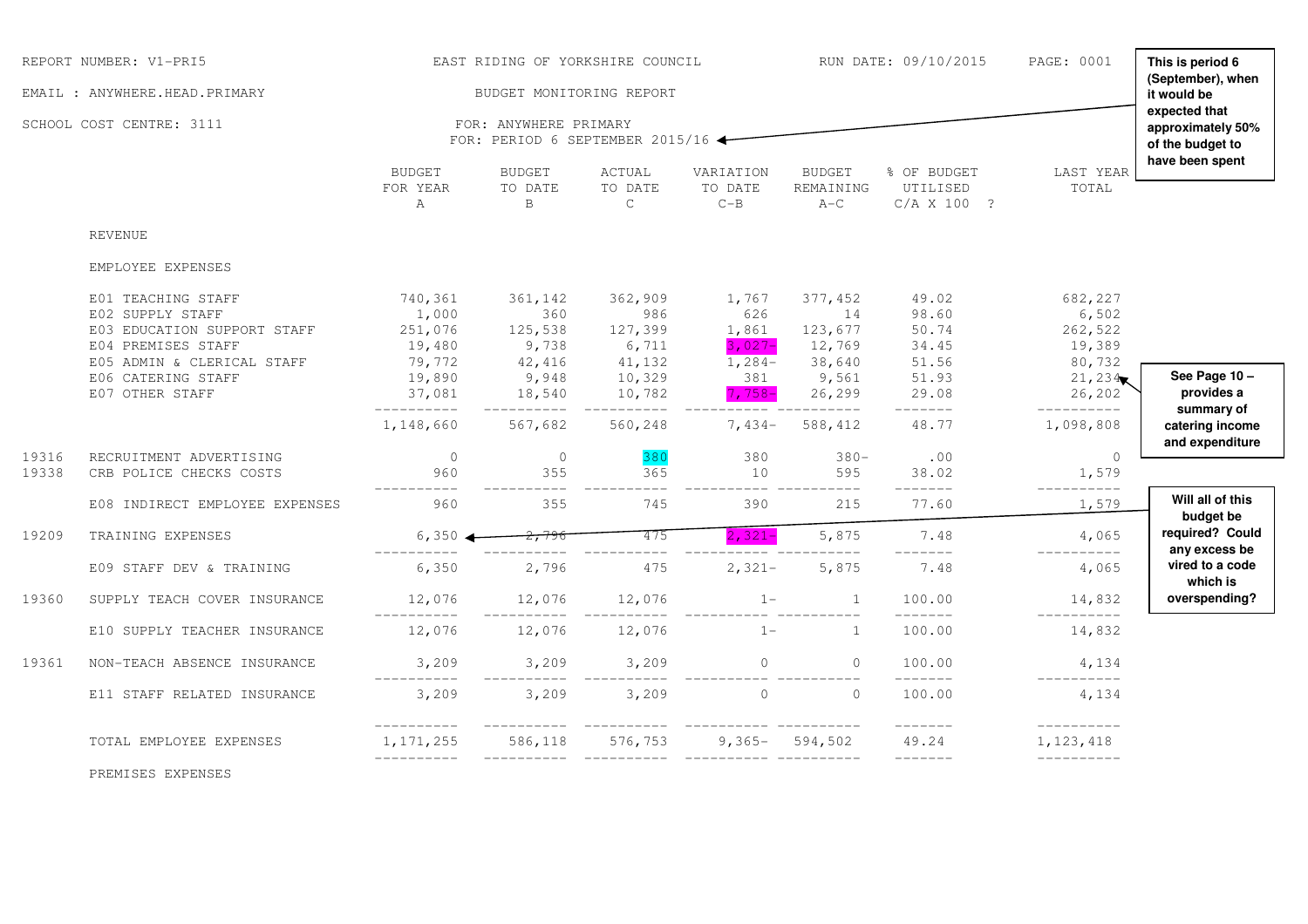REPORT NUMBER: V1-PRI5 **EAST RIDING OF YORKSHIRE COUNCIL** RUN DATE: 09/10/2015 PAGE: 0002

#### EMAIL : ANYWHERE.HEAD.PRIMARY BUDGET MONITORING REPORT

#### SCHOOL COST CENTRE: 3111 FOR: ANYWHERE PRIMARY

FOR: PERIOD 6 SEPTEMBER 2015/16

|                         |                                                                                          | <b>BUDGET</b><br>FOR YEAR<br>Α   | <b>BUDGET</b><br>TO DATE<br>B | ACTUAL<br>TO DATE<br>$\mathsf{C}$ | VARIATION<br>TO DATE<br>$C - B$ | <b>BUDGET</b><br>REMAINING<br>$A-C$ | % OF BUDGET<br>UTILISED<br>C/A X 100 ? | LAST YEAR<br>TOTAL               |                                                         |
|-------------------------|------------------------------------------------------------------------------------------|----------------------------------|-------------------------------|-----------------------------------|---------------------------------|-------------------------------------|----------------------------------------|----------------------------------|---------------------------------------------------------|
| 21046<br>21047<br>29991 | SCH CYCLICAL MAINT NON-ERYC<br>SCHOOLS GENERAL REP & MAINT<br>PREMISES RECH-CONTROLLABLE | $\overline{0}$<br>5,920<br>2,500 | $\circ$<br>2,607<br>1,100     | 1,187<br>1,180<br>543             | 1,187<br>$1,427-$<br>$557 -$    | $1,187-$<br>4,740<br>1,957          | .00<br>19.93<br>21.72                  | 2,123<br>13,000<br>120           |                                                         |
|                         | E12 BUILDING MAINT & IMPROVE                                                             | 8,420                            | 3,707                         | 2,910                             | $797 -$                         | 5,510                               | 34.56                                  | 15,243                           |                                                         |
| 29103                   | GROUNDS MAINTENANCE RECHARGES                                                            | 500                              | 220                           | 226                               | 6                               | 274                                 | 45.20                                  | 2,817<br>----------              | The budget has<br>been profiled to<br>be fully spent by |
|                         | E13 GROUNDS MAINT & IMPROVE                                                              | 500                              | 220                           | 226                               | 6                               | 274                                 | 45.20                                  | 2,817                            | month 6. Is the                                         |
| 27015<br>27016          | CLEANING & DOMESTIC MATERIALS<br>CLEANING & DOMESTIC SERVICES                            | 1,730<br>26,112                  | 759<br>26,112                 | 849<br>15,211                     | -90<br>$10,901 -$               | 881<br>10,901                       | 49.08<br>58.25                         | 1,478<br>13,966                  | profile correct?                                        |
|                         | E14 CLEANING & CARETAKING                                                                | 27,842                           | 26,871                        | 16,060                            | $10,811-$                       | 11,782                              | 57.68                                  | 15,444                           |                                                         |
| 25007                   | WATER SERVICES                                                                           | 3,500                            | 1,540                         | 2,144                             | 604                             | 1,356                               | 61.26                                  | 3,004<br>__________              | Make sure these                                         |
|                         | E15 WATER & SEWERAGE                                                                     | 3,500                            | 1,540                         | 2,144                             | 604                             | 1,356                               | 61.26                                  | 3,004                            | costs are based<br>on actual meter                      |
| 22003<br>22016<br>22017 | GAS<br>ELECTRICITY<br>CLIMATE CHANGE LEVY                                                | 6,000<br>8,500<br>800            | 2,640<br>3,740<br>352         | 2,084<br>2,715<br>270             | $556 -$<br>$1,025-$<br>$82 -$   | 3,916<br>5,785<br>530               | 34.73<br>31.94<br>33.75                | 5,066<br>8,032<br>654            | readings rather<br>than estimates                       |
|                         | E16 ENERGY COSTS                                                                         | 15,300                           | 6,732                         | 5,069                             | $1,663-$                        | 10,231                              | --------<br>33.13                      | 13,752                           |                                                         |
| 24002                   | <b>BUSINESS RATES</b>                                                                    | 22,801                           | 22,801                        | 22,801                            | $\circ$                         | $\overline{0}$                      | 100.00                                 | 20,602<br>$- - - - - - - - -$    |                                                         |
|                         | E17 RATES                                                                                | 22,801                           | 22,801                        | 22,801                            | $\circ$                         | $\mathbf 0$                         | --------<br>100.00                     | 20,602                           |                                                         |
| 21218<br>21315<br>27005 | SECURITY - CYCLICAL<br>MISCELLANEOUS - H & S<br>REFUSE COLLECTION/DISPOSAL               | 500<br>100<br>1,600              | 220<br>44<br>656              | 615                               | $220 -$<br>$44-$<br>$41 -$      | 500<br>100<br>985                   | .00<br>.00<br>38.44                    | $\circ$<br>$\mathbf{0}$<br>1,456 |                                                         |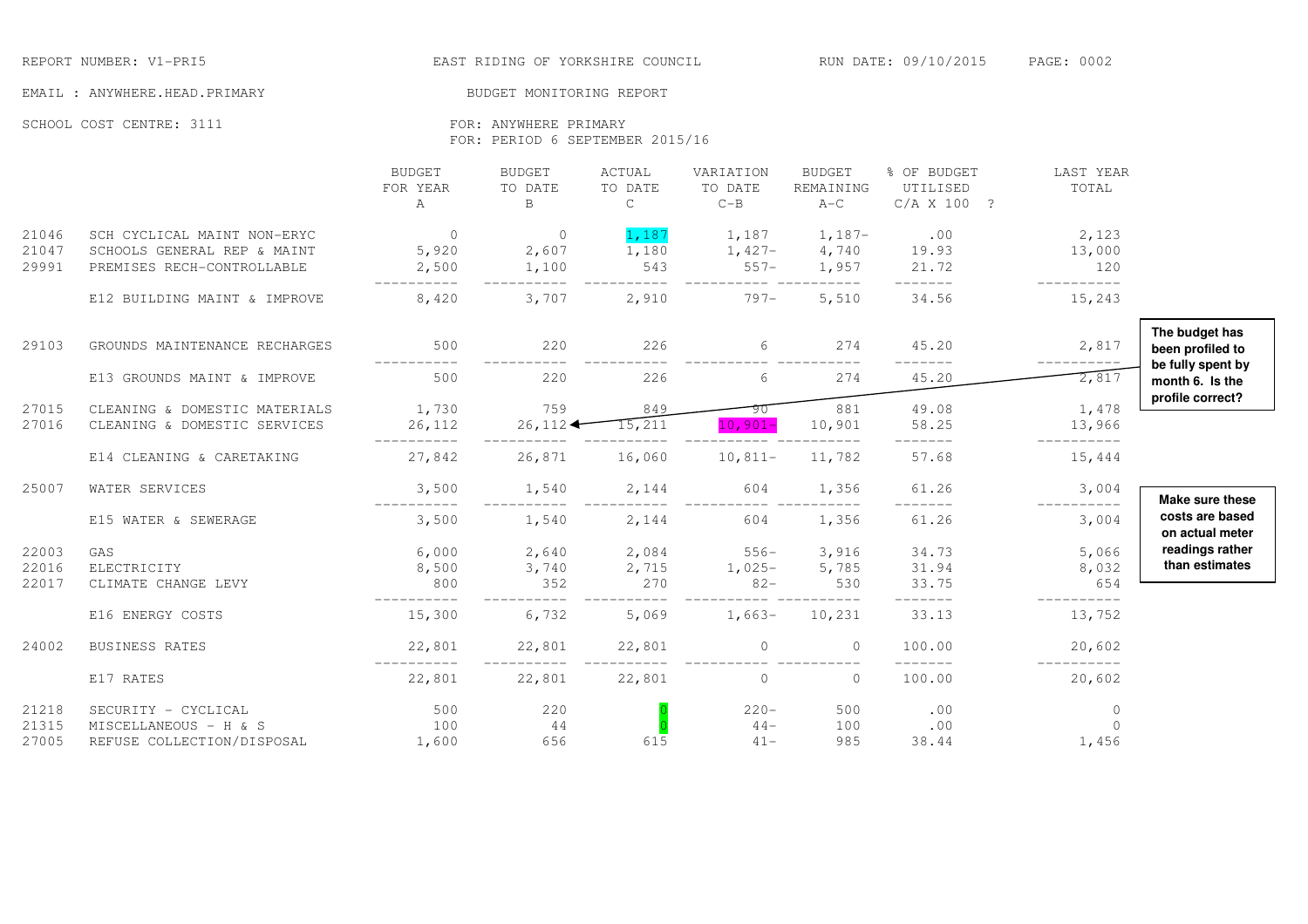REPORT NUMBER: V1-PRI5 THE REPORT OF YORKSHIRE COUNCIL THE RUN DATE: 09/10/2015 PAGE: 0003

 **virement could be actioned to correct the profile budget.** 

EMAIL : ANYWHERE.HEAD.PRIMARY BUDGET MONITORING REPORT

SCHOOL COST CENTRE: 3111 FOR: ANYWHERE PRIMARY

FOR: PERIOD 6 SEPTEMBER 2015/16

|                                                             |                                                                                                                                                                                               | <b>BUDGET</b><br>FOR YEAR<br>A                            | <b>BUDGET</b><br>TO DATE<br>B                         | ACTUAL<br>TO DATE<br>C                                         | VARIATION<br>TO DATE<br>$C - B$                                    | <b>BUDGET</b><br>REMAINING<br>$A-C$                            | % OF BUDGET<br>UTILISED<br>C/A X 100 ?                                  | LAST YEAR<br>TOTAL                                                       |                                                                                                                          |
|-------------------------------------------------------------|-----------------------------------------------------------------------------------------------------------------------------------------------------------------------------------------------|-----------------------------------------------------------|-------------------------------------------------------|----------------------------------------------------------------|--------------------------------------------------------------------|----------------------------------------------------------------|-------------------------------------------------------------------------|--------------------------------------------------------------------------|--------------------------------------------------------------------------------------------------------------------------|
| 27017                                                       | SCHOOLS HYGIENE SERVICES                                                                                                                                                                      | $\mathbf{0}$                                              | $\circ$                                               | 141                                                            | 141                                                                | $141-$                                                         | .00                                                                     | $\Omega$                                                                 |                                                                                                                          |
|                                                             | E18 OTHER OCCUPATION COSTS                                                                                                                                                                    | 2,200                                                     | 920                                                   | 756                                                            | $164-$                                                             | 1,444                                                          | 34.36                                                                   | 1,456                                                                    |                                                                                                                          |
|                                                             | TOTAL PREMISES EXPENSES                                                                                                                                                                       | 80,563                                                    | 62,791                                                | 49,966                                                         | $12,825-$                                                          | 30,597                                                         | 62.02                                                                   | -----------<br>72,318<br>-----------                                     | No budget. A                                                                                                             |
|                                                             | BOOKS, STAT'NRY, MATERIALS, EQUIP ETC                                                                                                                                                         |                                                           |                                                       |                                                                |                                                                    |                                                                |                                                                         |                                                                          | virement will need<br>to be done to add<br>budget if the                                                                 |
| 41501<br>41601                                              | EQUIPMENT-PURCHASES<br>FURNITURE & FURNISHINGS-PURCH<br>BOOKS & PUBLICATIONS                                                                                                                  | 1,000<br>500<br>$\theta$                                  | 440<br>220                                            | 637<br>250                                                     | 30                                                                 | 363<br>250                                                     | 63.70<br>50.00                                                          | 353<br>1,180<br>$\circ$                                                  | expenditure is<br>correct                                                                                                |
| 41702<br>41720<br>44028<br>45144<br>45150                   | EDUCATIONAL MATERIALS<br>SCH CURRIC PRINTED & REPRO<br>SCHOOLS EDUCATIONAL VISITS<br>OTHER SERVICE CHARGES                                                                                    | 18,550<br>8,000<br>93<br>5,445                            | $\circ$<br>8,162<br>3,520<br>39<br>2,398              | 1,436<br>6,752<br>4,433<br>93<br>2,068                         | 1,436<br>$1,410-$<br>913<br>54<br>$330 -$                          | $1,436-$<br>11,798<br>3,567<br>$\circ$<br>3,377                | .00<br>36.40<br>55.41<br>100.00<br>37.98                                | 19,593<br>7,261<br>16,770<br>9,126                                       | See I12 for<br>income                                                                                                    |
|                                                             | E19 LEARNING RES (NOT ICT)                                                                                                                                                                    | 33,588                                                    | 14,779                                                | 15,669                                                         | 890                                                                | 17,919                                                         | 46.65                                                                   | 54,283                                                                   | <b>Example of where</b><br>there is a negative                                                                           |
| 46002<br>46080<br>46081<br>46090<br>46091<br>46093<br>46105 | ICT CONSUMABLES<br>ICT HARDWARE ACQUISITION<br>ICT HARDWARE MAINT & SUPPORT<br>ICT SOFTWARE ACOUISITION<br>ICT SOFTWARE MAINT & SUPPORT<br>ICT SOFTWARE LICENSES<br>SCHOOLS BROADBAND CHARGES | 1,000<br>3,000<br>500<br>3,000<br>6,000<br>1,000<br>4,495 | 440<br>1,320<br>220<br>1,320<br>2,640<br>440<br>1,843 | 336<br>4,447<br>120<br>$\overline{0}$<br>5,950<br>298<br>4,495 | $104-$<br>3,127<br>$100 -$<br>$1,320-$<br>3,310<br>$142-$<br>2,652 | 664<br>$1,447-$<br>380<br>3,000<br>50<br>702<br>$\overline{0}$ | 33.60<br>$-148.23$<br>24.00<br>.00<br>99.17<br>29.80<br>100.00<br>----- | 941<br>5,950<br>$\circ$<br>1,066<br>10,624<br>799<br>4,495<br>---------- | budget remaining.<br>This means that<br>more than the full<br>year budget has<br>been spent - in this<br>case by month 6 |
|                                                             | E20 LEARNING RESOURCES (ICT)                                                                                                                                                                  | 18,995                                                    | 8,223                                                 | 15,646                                                         | 7,423                                                              | 3,349                                                          | 82.37                                                                   | 23,875                                                                   | <b>Variance to Date</b><br>is probably due<br>to the budget<br>profile being<br>incorrect. A                             |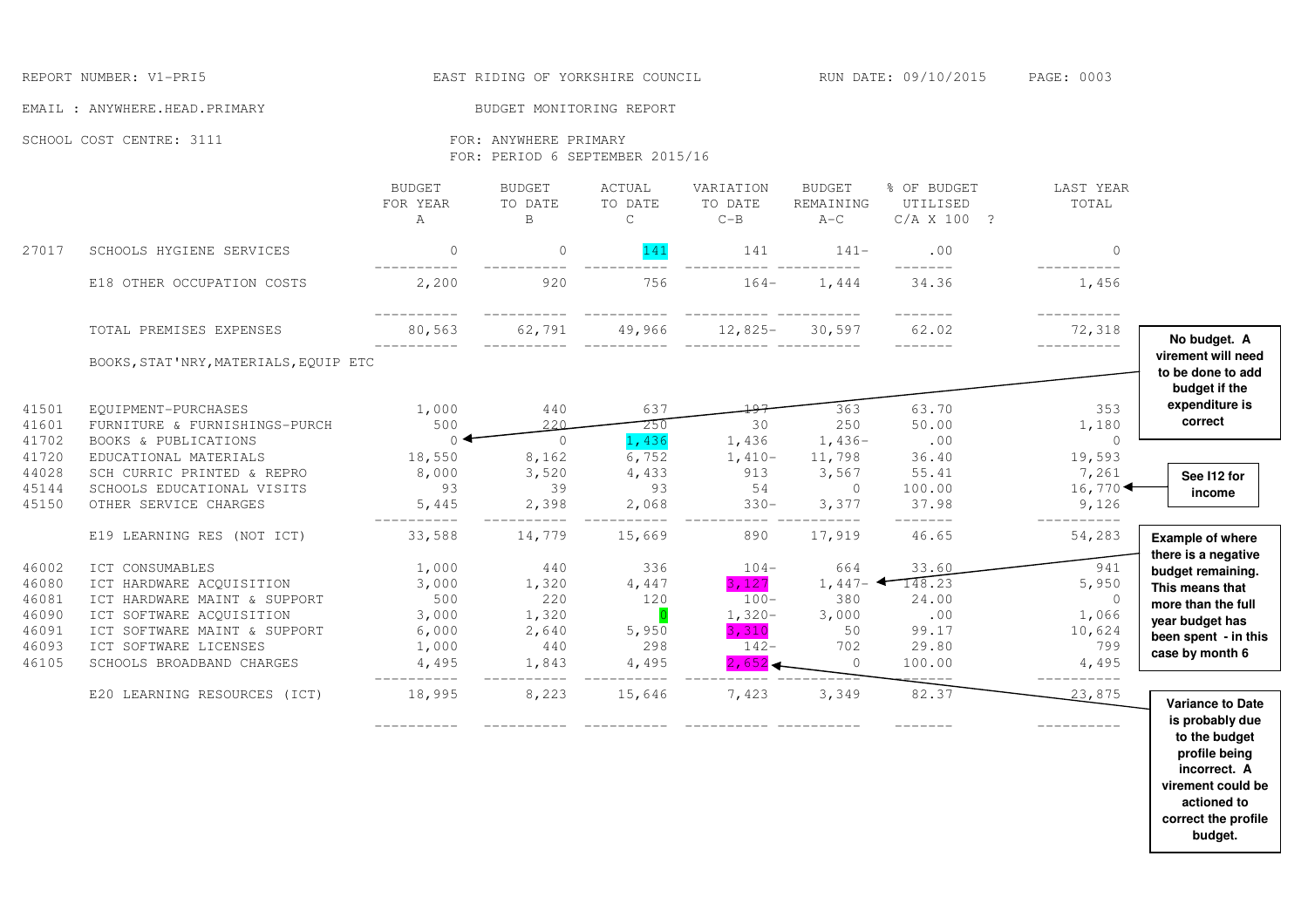|                                           | REPORT NUMBER: V1-PRI5                                                                                                                             |                                                                                                |                                                          |                                                   |                                                                                                                                                                                                                                                                                                                                 |                                 | EAST RIDING OF YORKSHIRE COUNCIL THE RUN DATE: 09/10/2015 PAGE: 0004                                                                                                                                                                                                                                                                                                                                                                                                                       |                                         |                               |  |
|-------------------------------------------|----------------------------------------------------------------------------------------------------------------------------------------------------|------------------------------------------------------------------------------------------------|----------------------------------------------------------|---------------------------------------------------|---------------------------------------------------------------------------------------------------------------------------------------------------------------------------------------------------------------------------------------------------------------------------------------------------------------------------------|---------------------------------|--------------------------------------------------------------------------------------------------------------------------------------------------------------------------------------------------------------------------------------------------------------------------------------------------------------------------------------------------------------------------------------------------------------------------------------------------------------------------------------------|-----------------------------------------|-------------------------------|--|
|                                           | EMAIL : ANYWHERE.HEAD.PRIMARY                                                                                                                      |                                                                                                | BUDGET MONITORING REPORT                                 |                                                   |                                                                                                                                                                                                                                                                                                                                 |                                 |                                                                                                                                                                                                                                                                                                                                                                                                                                                                                            |                                         |                               |  |
|                                           | SCHOOL COST CENTRE: 3111                                                                                                                           |                                                                                                | FOR: ANYWHERE PRIMARY<br>FOR: PERIOD 6 SEPTEMBER 2015/16 |                                                   |                                                                                                                                                                                                                                                                                                                                 |                                 |                                                                                                                                                                                                                                                                                                                                                                                                                                                                                            |                                         |                               |  |
|                                           |                                                                                                                                                    | BUDGET<br>FOR YEAR TO DATE                                                                     | BUDGET<br>A B                                            | ACTUAL<br>TO DATE                                 | VARIATION BUDGET<br>TO DATE REMAINING<br>$C$ $C-B$ $A-C$                                                                                                                                                                                                                                                                        |                                 | % OF BUDGET LAST YEAR<br>UTILISED<br>C/A X 100 ?                                                                                                                                                                                                                                                                                                                                                                                                                                           | <b>TOTAL</b>                            |                               |  |
|                                           | TOTAL BOOKS, STAT'NRY ETC 52,583 23,002 31,315 8,313 21,268 59.55 78,158                                                                           |                                                                                                |                                                          |                                                   |                                                                                                                                                                                                                                                                                                                                 |                                 |                                                                                                                                                                                                                                                                                                                                                                                                                                                                                            |                                         |                               |  |
|                                           | SUPPLIES & SERVICES                                                                                                                                |                                                                                                |                                                          |                                                   |                                                                                                                                                                                                                                                                                                                                 |                                 | $\begin{tabular}{ccccc} \multicolumn{2}{c} {\textbf{1}} & \multicolumn{2}{c} {\textbf{2}} & \multicolumn{2}{c} {\textbf{3}} & \multicolumn{2}{c} {\textbf{4}} & \multicolumn{2}{c} {\textbf{5}} & \multicolumn{2}{c} {\textbf{6}} & \multicolumn{2}{c} {\textbf{7}} & \multicolumn{2}{c} {\textbf{8}} & \multicolumn{2}{c} {\textbf{9}} & \multicolumn{2}{c} {\textbf{1}} & \multicolumn{2}{c} {\textbf{1}} & \multicolumn{2}{c} {\textbf{1}} & \multicolumn{2}{c} {\textbf{1}} & \multic$ | ___________                             |                               |  |
|                                           | E21 EXAMINATION FEES                                                                                                                               | $\overline{0}$                                                                                 | $\overline{0}$                                           |                                                   | $\begin{matrix} 0 & 0 & 0 \\ 0 & 0 & 0 \\ 0 & 0 & 0 \\ 0 & 0 & 0 \\ 0 & 0 & 0 \\ 0 & 0 & 0 \\ 0 & 0 & 0 \\ 0 & 0 & 0 & 0 \\ 0 & 0 & 0 & 0 \\ 0 & 0 & 0 & 0 \\ 0 & 0 & 0 & 0 \\ 0 & 0 & 0 & 0 \\ 0 & 0 & 0 & 0 & 0 \\ 0 & 0 & 0 & 0 & 0 \\ 0 & 0 & 0 & 0 & 0 \\ 0 & 0 & 0 & 0 & 0 & 0 \\ 0 & 0 & 0 & 0 & 0 & 0 \\ 0 & 0 & 0 & 0$ |                                 | .00                                                                                                                                                                                                                                                                                                                                                                                                                                                                                        | $\overline{0}$                          |                               |  |
| 41701<br>44004<br>44010                   | MATERIALS & CONSUMABLES<br>OTHER GENERAL OFFICE EXPENSES 900<br>PRINTING AND REPROGRAPHICS 2,000                                                   | 300                                                                                            | 132<br>396<br>880                                        | 503<br>427                                        | $62$ $70 - 238$<br>$453 -$                                                                                                                                                                                                                                                                                                      | 107 397<br>1,573                | 20.67<br>55.89<br>21.35                                                                                                                                                                                                                                                                                                                                                                                                                                                                    | 396<br>945<br>1,803                     | No spend to<br>date. Has this |  |
| 46016<br>46102<br>46103<br>46106          | POSTAGES 300<br>LINE RENTALS 609<br>LANDLINE CALL CHARGES 900<br>LANDLINE CALL CHARGES<br>SCHOOLS NON-CURRICULUM ICT 4,047<br>CURRICULUM ICT 4,047 |                                                                                                | 132<br>269<br>396                                        | $\overline{\text{O}}$ $\blacktriangleleft$<br>304 | $+32-$<br>35                                                                                                                                                                                                                                                                                                                    | $-300$<br>305                   | 49.92<br>$396$ $290$ $106  610$ $32.22$<br>1,782 $634$ $1,148  3,413$ $15.67$<br>1,243 $110$ $1,133  2,716$ $3.89$                                                                                                                                                                                                                                                                                                                                                                         | 376<br>$\overline{0}$<br>1,204<br>3,442 | been miscoded<br>elsewhere?   |  |
| 49203                                     | E22 ADMIN SUPPLIES                                                                                                                                 | __________<br>11,882                                                                           | 5,230                                                    |                                                   | $2,330$ $2,900 - 9,552$                                                                                                                                                                                                                                                                                                         |                                 | --------<br>19.61                                                                                                                                                                                                                                                                                                                                                                                                                                                                          | 2,520<br>-----------<br>10,686          |                               |  |
| 28003<br>45170                            | PREMISES INSURANCE<br>PUBLIC LIABILITY INS PREMIUMS                                                                                                | $4,973$ $4,973$ $4,350$ $623-$ 623                                                             |                                                          |                                                   |                                                                                                                                                                                                                                                                                                                                 |                                 | 2, 151 2, 151 2, 775 624 624 129.01 2, 126<br>87.47<br><u> Liberatur</u>                                                                                                                                                                                                                                                                                                                                                                                                                   | 645<br>___________                      |                               |  |
|                                           | E23 OTHER INSURANCE PREMIUMS                                                                                                                       | 7,124                                                                                          | 7,124 7,125                                              |                                                   |                                                                                                                                                                                                                                                                                                                                 | $1 \hspace{1.5cm} -1$           | 100.00                                                                                                                                                                                                                                                                                                                                                                                                                                                                                     | 2,771                                   |                               |  |
| 41713                                     | BEFORE & AFTER SCH CLUB MATERI                                                                                                                     | 600<br>-----------                                                                             |                                                          | $264$ 44                                          |                                                                                                                                                                                                                                                                                                                                 | $220 - 556$                     | 7.33<br>_______                                                                                                                                                                                                                                                                                                                                                                                                                                                                            | 201<br>____________                     |                               |  |
|                                           | E24 SPECIAL FACILITIES                                                                                                                             | 600                                                                                            |                                                          | 264 44                                            |                                                                                                                                                                                                                                                                                                                                 | $220 - 556$                     | 7.33                                                                                                                                                                                                                                                                                                                                                                                                                                                                                       | 201                                     |                               |  |
| 42014<br>42020<br>42022<br>42024<br>43001 | OTHER CATERING COSTS<br>FOOD<br>CATERING EQUIP-PURCHASES 2,000<br>CATERING EQUIP-R & M<br>CLOTHING AND UNIFORMS                                    | $550$ $242$ $365$ $123$ $185$<br>24,000 $10,560$ 9,357 $1,203$ $14,643$<br>$\frac{1,000}{300}$ | $880$ 393<br>440<br>132                                  | $\overline{O}$<br>159                             | $487-$<br>$440-$<br>27                                                                                                                                                                                                                                                                                                          | 14,643<br>1,607<br>1,000<br>141 | 66.36<br>38.99<br>$19.65$ $1,907$<br>.00<br>53.00                                                                                                                                                                                                                                                                                                                                                                                                                                          | $\frac{197}{20,393}$<br>393<br>103      |                               |  |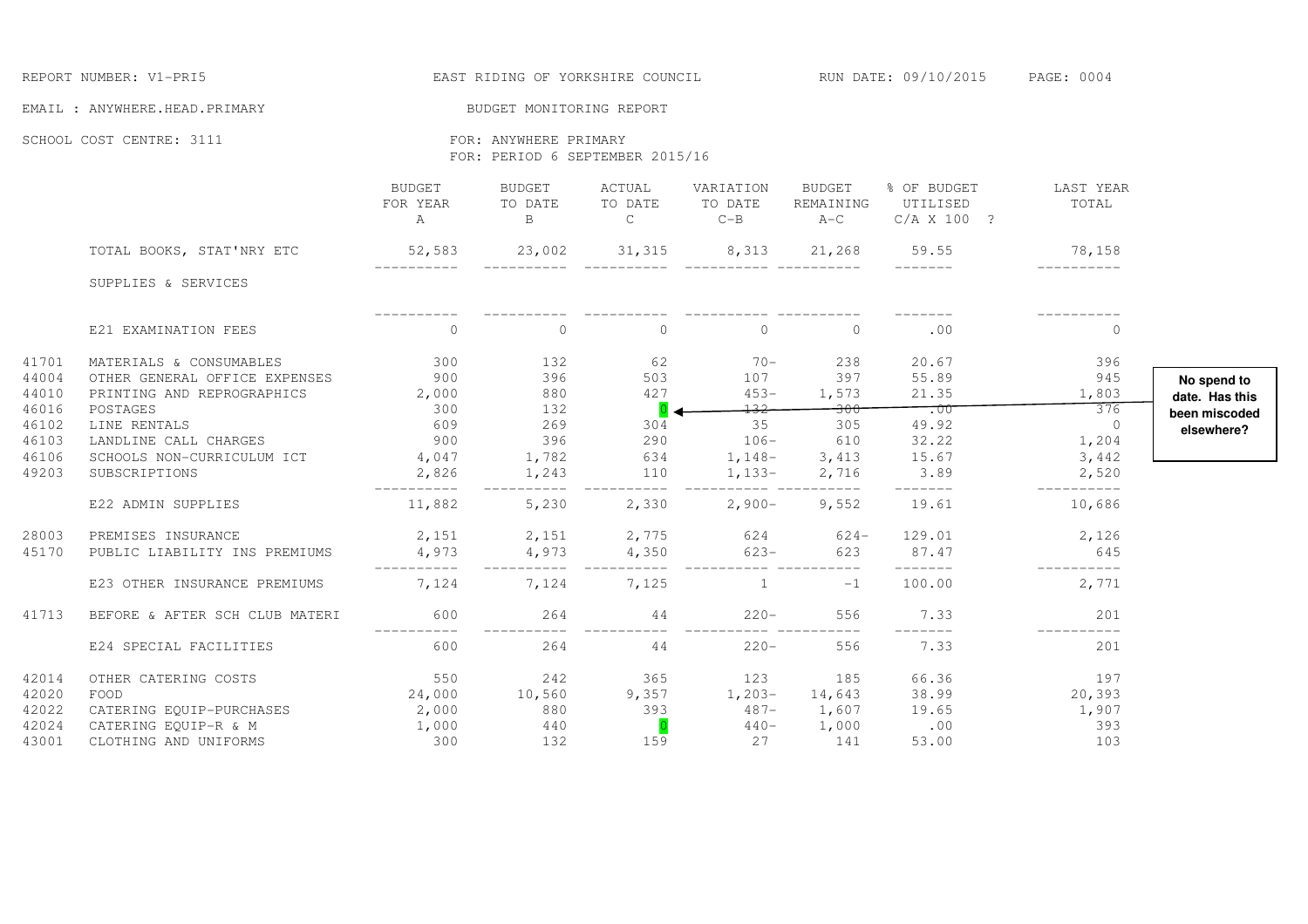#### EMAIL : ANYWHERE.HEAD.PRIMARY BUDGET MONITORING REPORT

SCHOOL COST CENTRE: 3111 FOR: ANYWHERE PRIMARY

FOR: PERIOD 6 SEPTEMBER 2015/16

|                         |                                                                                                                        | BUDGET<br>FOR YEAR<br>$\mathbb{A}$ | BUDGET<br>TO DATE<br>$\mathbf{B}$ | ACTUAL<br>TO DATE<br>$\mathsf{C}$ | VARIATION<br>TO DATE<br>$C - B$          | BUDGET<br>REMAINING<br>$A-C$    | % OF BUDGET<br>UTILISED<br>C/A X 100 ?                                                                                                                                                                                                                                                                                                                                                                                                                                                        | LAST YEAR<br>TOTAL      |
|-------------------------|------------------------------------------------------------------------------------------------------------------------|------------------------------------|-----------------------------------|-----------------------------------|------------------------------------------|---------------------------------|-----------------------------------------------------------------------------------------------------------------------------------------------------------------------------------------------------------------------------------------------------------------------------------------------------------------------------------------------------------------------------------------------------------------------------------------------------------------------------------------------|-------------------------|
|                         | E25 CATERING SUPPLIES                                                                                                  | ----------<br>27,850               |                                   |                                   | 12,254 10,274 1,980- 17,576              |                                 | $- - - - - - - -$<br>36.89                                                                                                                                                                                                                                                                                                                                                                                                                                                                    | ----------<br>22,993    |
| 12302                   | SCH AGENCY SUPPLY TEACHING STA                                                                                         | $\overline{0}$                     | $\circ$                           | 644                               |                                          | $644$ 644-                      | .00<br>--------                                                                                                                                                                                                                                                                                                                                                                                                                                                                               | 14,740<br>__________    |
|                         | E26 AGENCY STAFF                                                                                                       |                                    |                                   | 644                               | ----------- ----------                   | $644$ 644-                      | .00                                                                                                                                                                                                                                                                                                                                                                                                                                                                                           | 14,740                  |
| 45013<br>45145<br>51035 | CONSULTANTS FEES<br>EXT COURSE PROVISION CURRIC 9,475 4,169 3,015 1,154- 6,460 31.82<br>CURRICULUM SUPP FRM ERYC DEPTS | $11,564$ 5,088 2,975               | 2,500 1,100                       |                                   | $250$ 850-<br>$2,113-$                   |                                 | 2,250 10.00<br>8,589 25.73                                                                                                                                                                                                                                                                                                                                                                                                                                                                    | 2,375<br>9,775<br>8,507 |
|                         | E27 BOUGHT IN PROF SERV-CURRIC                                                                                         | __________<br>23,539 10,357 6,240  | __________                        |                                   | $4,117-$                                 | 17,299                          | $-------$<br>26.51                                                                                                                                                                                                                                                                                                                                                                                                                                                                            | -----------<br>20,657   |
| 45146<br>51037          | EXT COURSE PROVISN NON-CURRIC<br>NON-CURRICULUM SUPPORT                                                                | $\overline{0}$                     | $\sim$ 0<br>$10,937$ $4,484$      | 699<br>5,268                      | 699<br>784                               | $699-$<br>5,669                 | .00<br>48.17<br>2222222                                                                                                                                                                                                                                                                                                                                                                                                                                                                       | 250<br>9,753            |
|                         | E28 BOUGHT IN PROF SERV-OTHER                                                                                          | -----------<br>10,937 4,484        |                                   |                                   | _________________________<br>5,967 1,483 |                                 | 4,970 54.56                                                                                                                                                                                                                                                                                                                                                                                                                                                                                   | ----------<br>10,003    |
|                         | E29 LOAN INTEREST                                                                                                      | $\overline{0}$                     | $\circ$                           | $\Omega$                          | $\overline{0}$                           | $\overline{0}$                  | .00                                                                                                                                                                                                                                                                                                                                                                                                                                                                                           | $\Omega$                |
| 86001                   | DIRECT REVENUE FINANCING                                                                                               | $\overline{a}$                     | $\circ$                           | $\sim$ 0                          | $\overline{0}$                           | $\sim$ 0 $\sim$ 0 $\sim$        | .00                                                                                                                                                                                                                                                                                                                                                                                                                                                                                           | 10,050                  |
|                         | E30 DIRECT REVENUE FINANCING                                                                                           | $\overline{0}$                     | $\bigcirc$                        | $\overline{0}$                    | $\overline{0}$                           | $\Omega$                        | .00                                                                                                                                                                                                                                                                                                                                                                                                                                                                                           | ----------<br>10,050    |
|                         | TOTAL SUPPLIES & SERVICES                                                                                              | 81,932<br>___________              |                                   |                                   | 39,713 31,980 7,733- 49,952              |                                 | 39.03<br>$\begin{tabular}{cccccc} \multicolumn{2}{c}{} & \multicolumn{2}{c}{} & \multicolumn{2}{c}{} & \multicolumn{2}{c}{} & \multicolumn{2}{c}{} & \multicolumn{2}{c}{} & \multicolumn{2}{c}{} & \multicolumn{2}{c}{} & \multicolumn{2}{c}{} & \multicolumn{2}{c}{} & \multicolumn{2}{c}{} & \multicolumn{2}{c}{} & \multicolumn{2}{c}{} & \multicolumn{2}{c}{} & \multicolumn{2}{c}{} & \multicolumn{2}{c}{} & \multicolumn{2}{c}{} & \multicolumn{2}{c}{} & \multicolumn{2}{c}{} & \mult$ | -----------<br>92,101   |
|                         | **** GROSS EXPENDITURE ****                                                                                            |                                    |                                   |                                   |                                          |                                 | $1,386,333$ $711,624$ $690,014$ $21,610 696,319$ $49.77$ $1,369,290$                                                                                                                                                                                                                                                                                                                                                                                                                          | __________              |
|                         | INCOME                                                                                                                 |                                    |                                   |                                   |                                          |                                 |                                                                                                                                                                                                                                                                                                                                                                                                                                                                                               |                         |
| 92381                   | HIGH NEEDS TOPUP OTHER LA DFE                                                                                          | $\sim$ 0                           | $\overline{0}$                    | $\overline{0}$                    |                                          | $\begin{matrix}0&0\end{matrix}$ | .00                                                                                                                                                                                                                                                                                                                                                                                                                                                                                           | $347-$                  |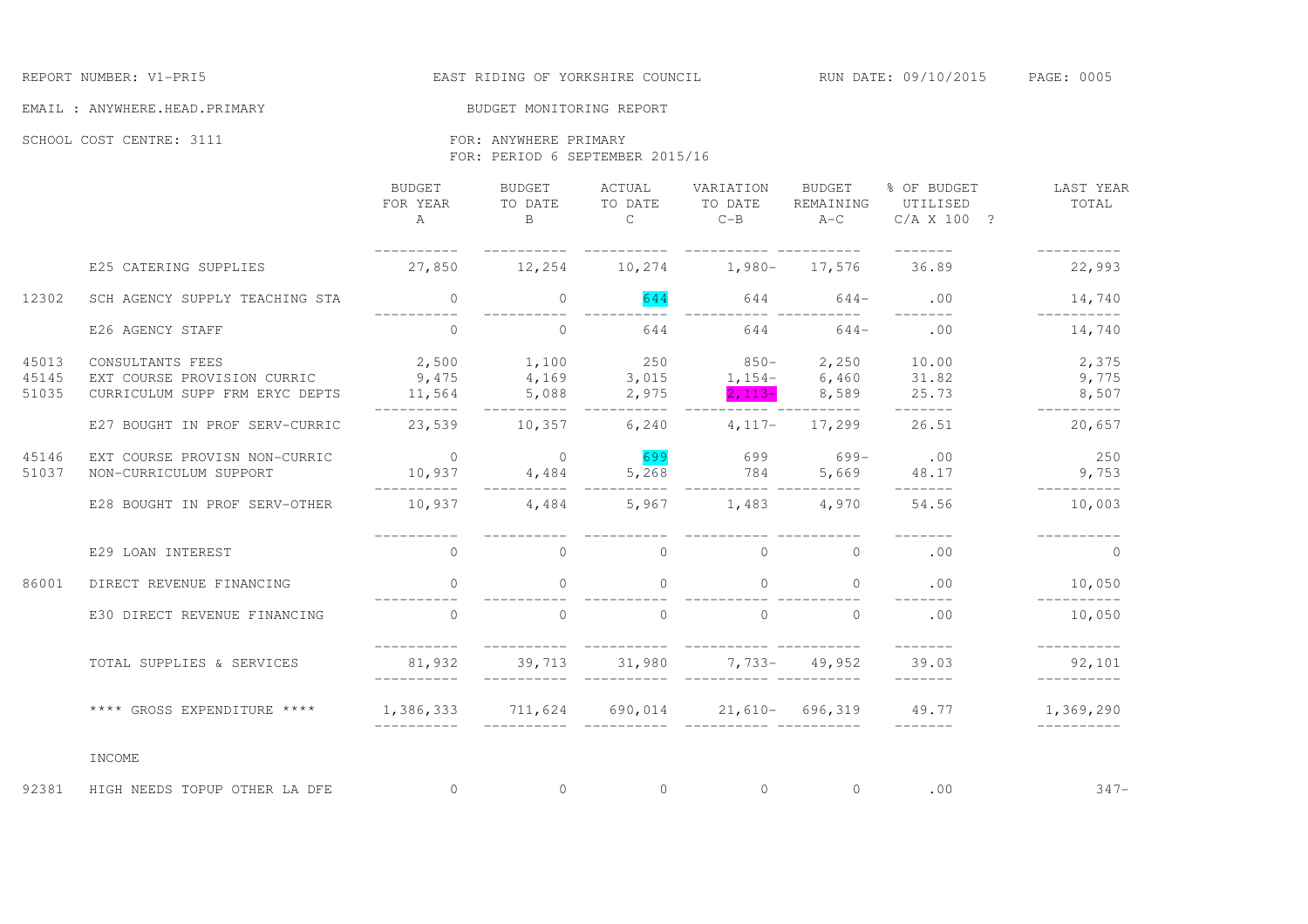#### REPORT NUMBER: V1-PRI5 THE REPORT OF STAT RIDING OF YORKSHIRE COUNCIL THE RUN DATE: 09/10/2015 PAGE: 0006

EMAIL : ANYWHERE.HEAD.PRIMARY BUDGET MONITORING REPORT

SCHOOL COST CENTRE: 3111 FOR: ANYWHERE PRIMARY

FOR: PERIOD 6 SEPTEMBER 2015/16

|                |                                                       | BUDGET<br>FOR YEAR<br>$\mathbb{A}$ | <b>BUDGET</b><br>TO DATE<br>B. | ACTUAL<br>TO DATE<br>$\mathsf{C}$ | VARIATION<br>TO DATE<br>$C - B$ | <b>BUDGET</b><br>REMAINING<br>$A-C$ | % OF BUDGET<br>UTILISED<br>C/A X 100 ? | LAST YEAR<br>TOTAL       |
|----------------|-------------------------------------------------------|------------------------------------|--------------------------------|-----------------------------------|---------------------------------|-------------------------------------|----------------------------------------|--------------------------|
|                | I03 HIGH NEEDS TOPUP FUNDING                          | $\Omega$                           | $\Omega$                       | $\bigcap$                         | $\bigcirc$                      | $\Omega$                            | .00                                    | $347-$                   |
|                | I05 PUPIL PREMIUM                                     | $\circ$                            | $\circ$                        | $\circ$                           | $\circ$                         | $\overline{0}$                      | .00                                    | $\mathbf{0}$             |
|                | I06 OTHER GOVERNMENT GRANTS                           | $\Omega$                           | $\Omega$                       | $\Omega$                          | $\Omega$                        | $\Omega$                            | .00                                    | $\Omega$                 |
| 92270          | OTHER REIMBURSEMENTS                                  | $\Omega$                           | $\Omega$                       | $\Omega$                          | $\Omega$                        | $\Omega$                            | .00                                    | $400 -$                  |
|                | I07 OTHER GRANTS & PMTS RECVD                         | $\Omega$                           | $\circ$                        | $\circ$                           | $\circ$                         | $\Omega$                            | .00                                    | $400 -$                  |
| 932D1<br>932D2 | BEFORE/AFTER SCHL CLUB INCOME<br>SCHOOL MUSIC TUITION | $12,000-$<br>$400-$                | $5,280-$<br>$176 -$            | $330-$                            | 5,280<br>$154-$                 | $12,000-$<br>$70 -$                 | .00<br>$82.50 -$                       | $12,390-$<br>$\bigcirc$  |
|                | I08 INCOME FROM FACIL & SERV                          | $12,400-$                          | $5,456-$                       | $330-$                            | 5,126                           | $12,070-$                           | $2.66-$                                | $12,390-$                |
| 93149          | SCHOOL MEALS-PUPIL                                    | 19,000-                            | $8,360-$                       | $8,592-$                          | $232 -$                         | $10,408-$                           | $45.22 -$                              | $27,620-$                |
|                | I09 INCOME FROM CATERING                              | -----------<br>$19,000-$           | $8,360-$                       | $8,592-$                          | $232 -$                         | $10,408-$                           | --------<br>$45.22 -$                  | -----------<br>$27,620-$ |
| 92234          | INS-REIMBURSEMENT (TEACHING)                          | $\overline{0}$                     | $\Omega$                       | $\Omega$                          | $\overline{0}$                  | $\overline{0}$                      | .00                                    | $1,900-$                 |
|                | I10 RECEIPTS-SUPPLY TEACH INS                         | $\Omega$                           | $\Omega$                       | $\Omega$                          | $\Omega$                        | $\bigcirc$                          | .00                                    | $1,900-$                 |
| 92235          | INSUR CLAIMS NON-TEACH ABSENCE                        | $\circ$                            | $\Omega$                       | $349 -$                           | $349 -$                         | 349                                 | .00                                    | $5,635-$                 |
|                | I11 RECEIPTS-OTHER INS CLAIM                          | $\Omega$                           | $\circ$                        | $349 -$                           | $349 -$                         | 349                                 | --------<br>.00                        | $5,635-$                 |
| 93225          | EDUCATIONAL VISITS                                    | $\cap$                             | $\Omega$                       | $295 -$                           | $295 -$                         | 295                                 | .00                                    | $19,205-$                |
|                | I12 INCOME FROM CONTRIBUTIONS                         | $\bigcirc$                         | $\Omega$                       | $295 -$                           | $295 -$                         | 295                                 | .00                                    | -----------<br>$19,205-$ |
| 92390          | DONATIONS                                             | $300 -$                            | $300 -$                        |                                   | 300                             | $300 -$                             | .00                                    | $1,155-$                 |
|                | I13 DONATIONS & PRIVATE FUNDS                         | $300 -$                            | $300 -$                        | $\Omega$                          | 300                             | $300 -$                             | $- - - - -$<br>.00                     | $1,155-$                 |
|                | I15 PUPIL FOCUSED EXT SCH FUND                        | $\overline{0}$                     | $\circ$                        | $\circ$                           | $\circ$                         | $\overline{0}$                      | .00                                    | $\overline{0}$           |

**No income coded here to date. Is the school still expecting this income? Has it been miscoded elsewhere?**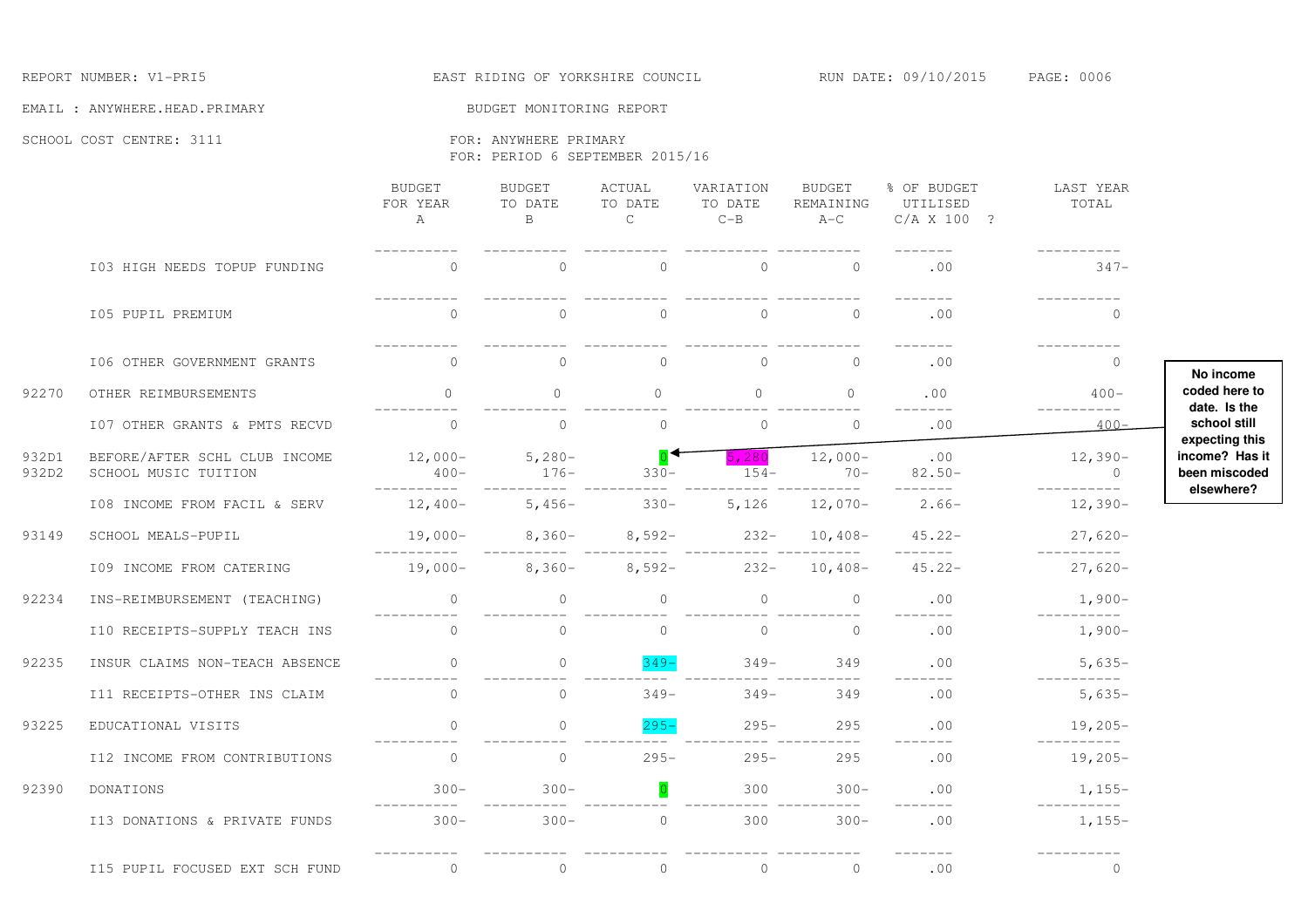|       | REPORT NUMBER: V1-PRI5                                                                                                                |                                | EAST RIDING OF YORKSHIRE COUNCIL                         |                                   |                                                                                                                                                                                                                   |                                     | RUN DATE: 09/10/2015                   | PAGE: 0007                            |                                                                                                       |  |
|-------|---------------------------------------------------------------------------------------------------------------------------------------|--------------------------------|----------------------------------------------------------|-----------------------------------|-------------------------------------------------------------------------------------------------------------------------------------------------------------------------------------------------------------------|-------------------------------------|----------------------------------------|---------------------------------------|-------------------------------------------------------------------------------------------------------|--|
|       | EMAIL : ANYWHERE.HEAD.PRIMARY                                                                                                         |                                | BUDGET MONITORING REPORT                                 |                                   |                                                                                                                                                                                                                   |                                     |                                        |                                       |                                                                                                       |  |
|       | SCHOOL COST CENTRE: 3111                                                                                                              |                                | FOR: ANYWHERE PRIMARY<br>FOR: PERIOD 6 SEPTEMBER 2015/16 |                                   |                                                                                                                                                                                                                   |                                     |                                        |                                       |                                                                                                       |  |
|       |                                                                                                                                       | <b>BUDGET</b><br>FOR YEAR<br>Α | <b>BUDGET</b><br>TO DATE<br>B                            | ACTUAL<br>TO DATE<br>$\mathsf{C}$ | VARIATION<br>TO DATE<br>$C - B$                                                                                                                                                                                   | <b>BUDGET</b><br>REMAINING<br>$A-C$ | % OF BUDGET<br>UTILISED<br>C/A X 100 ? | LAST YEAR<br>TOTAL                    |                                                                                                       |  |
|       | ${\small \texttt{***}{\small \texttt{***}}\; \texttt{TOTAL} \; \; \texttt{INCOME} \; \; {\small \texttt{***}{\small \texttt{***}}\;}$ | $31,700-$                      | $14, 116-$                                               | $9,566-$                          | 4,550                                                                                                                                                                                                             | $22,134-$                           | $30.18 -$<br>$- - - - - - -$           | $68,652-$<br>----------               |                                                                                                       |  |
|       | ** NET EXPENDITURE (REVENUE) **                                                                                                       | 1,354,633                      | 697,508                                                  | 680,448                           |                                                                                                                                                                                                                   | 17,060- 674,185                     | 50.23                                  | 1,300,638                             |                                                                                                       |  |
| 79001 | RESERVES & CONTINGENCIES<br>SCHOOL RESERVES                                                                                           | ==========<br>91,014           |                                                          | $\circ$                           | $\Omega$                                                                                                                                                                                                          | 91,014                              | =======<br>.00                         | ----------<br>$\Omega$                | <b>Schools Reserves</b><br>should reflect the<br>anticipated year<br>end position. A<br>minus reserve |  |
|       | <b>B01 SCHOOL RESERVES</b>                                                                                                            | 91,014                         | $\circ$                                                  | $\circ$                           | $\circ$                                                                                                                                                                                                           | 91,014                              | .00<br>-------                         | ----------<br>$\circ$                 | figure would<br>reflect a year end<br>deficit                                                         |  |
|       | *TOTAL EXPENDITURE (REVENUE) *                                                                                                        | 1,445,647<br>==========        | 697,508                                                  | 680,448                           |                                                                                                                                                                                                                   | 17,060- 765,199                     | 47.07<br>$=$ = = = = = =               | ----------<br>1,300,638<br>========== |                                                                                                       |  |
|       |                                                                                                                                       |                                |                                                          |                                   | This shows the school<br>underspending<br>compared to the profiled<br>budget (column B).<br>Note - if the profile<br>budget on some detail<br>codes is incorrect then<br>this can distort the<br>profile variance |                                     |                                        |                                       |                                                                                                       |  |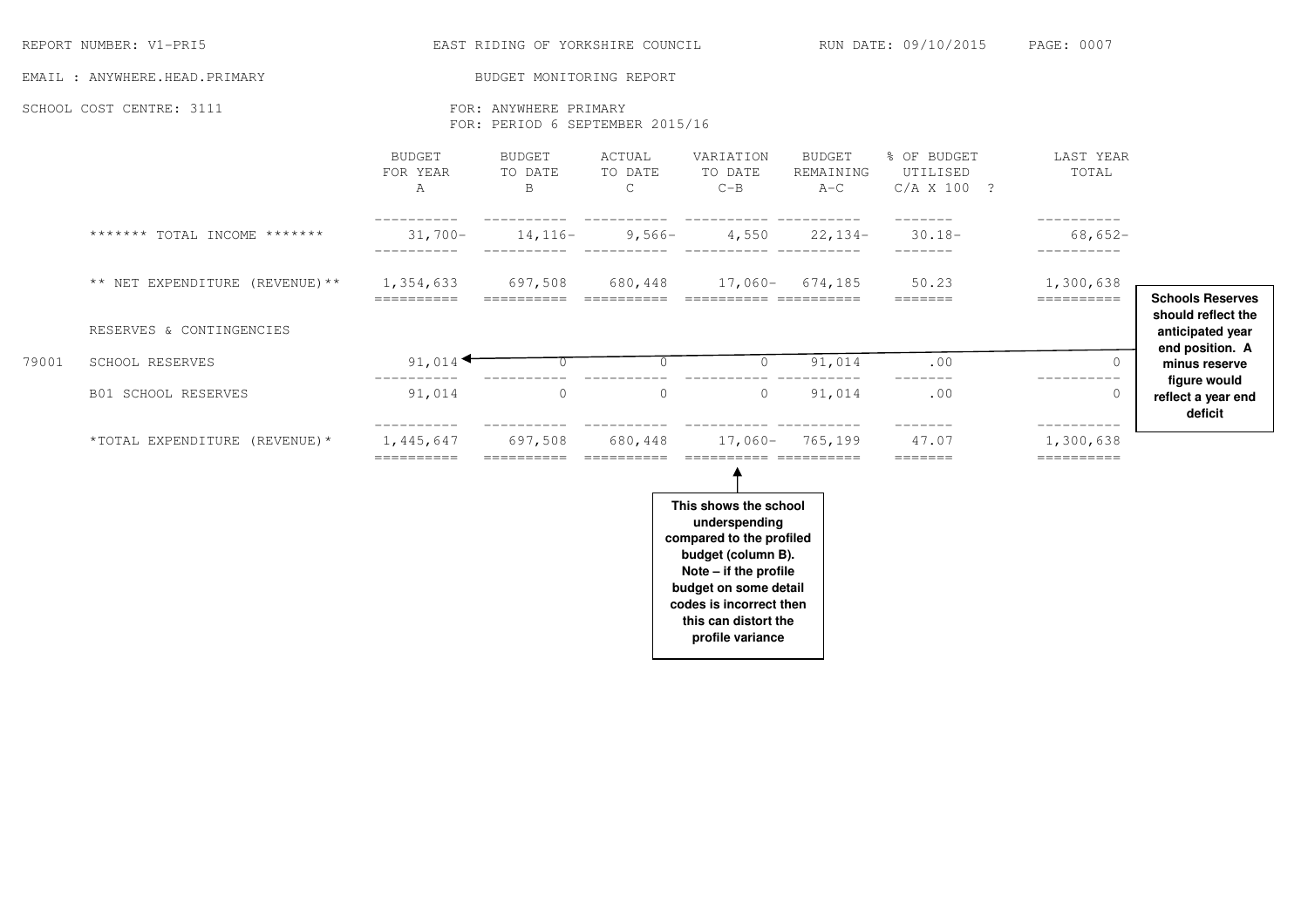| REPORT NUMBER: V1-PRI5                   |                                                          | EAST RIDING OF YORKSHIRE COUNCIL  |                                    | RUN DATE: 09/10/2015              | PAGE: 0008                   |                                                                                                                                                                                                                                                                                                                                                                                                                                                                                                 |                            |  |  |
|------------------------------------------|----------------------------------------------------------|-----------------------------------|------------------------------------|-----------------------------------|------------------------------|-------------------------------------------------------------------------------------------------------------------------------------------------------------------------------------------------------------------------------------------------------------------------------------------------------------------------------------------------------------------------------------------------------------------------------------------------------------------------------------------------|----------------------------|--|--|
| EMAIL : ANYWHERE.HEAD.PRIMARY            |                                                          | BUDGET MONITORING REPORT          |                                    |                                   |                              |                                                                                                                                                                                                                                                                                                                                                                                                                                                                                                 |                            |  |  |
| SCHOOL COST CENTRE: 3111                 | FOR: ANYWHERE PRIMARY<br>FOR: PERIOD 6 SEPTEMBER 2015/16 |                                   |                                    |                                   |                              |                                                                                                                                                                                                                                                                                                                                                                                                                                                                                                 |                            |  |  |
|                                          | <b>BUDGET</b><br>FOR YEAR<br>$\overline{A}$              | BUDGET<br>TO DATE<br>$\mathsf{B}$ | ACTUAL<br>TO DATE<br>$\mathcal{C}$ | VARIATION<br>TO DATE<br>$C - B$   | BUDGET<br>REMAINING<br>$A-C$ | % OF BUDGET<br>UTILISED<br>C/A X 100 ?                                                                                                                                                                                                                                                                                                                                                                                                                                                          | LAST YEAR<br>TOTAL         |  |  |
| EXTENDED SCHOOLS-COMMUNITY FOCUSSED ONLY |                                                          |                                   |                                    |                                   |                              |                                                                                                                                                                                                                                                                                                                                                                                                                                                                                                 |                            |  |  |
| E31 COMM FOCUS SCH STAFF                 | $\Omega$                                                 | $\Omega$                          | $\Omega$                           | $\Omega$                          | $\Omega$                     | .00                                                                                                                                                                                                                                                                                                                                                                                                                                                                                             | $\Omega$                   |  |  |
| E32 COMM FOCUS SCH COSTS                 | $\circ$                                                  | $\circ$                           | $\circ$                            | $\mathbf{0}$                      | $\mathbf{0}$                 | .00                                                                                                                                                                                                                                                                                                                                                                                                                                                                                             | 0                          |  |  |
| **** GROSS EXPENDITURE ****              | $\Omega$                                                 | $\Omega$                          |                                    |                                   | $\Omega$                     | .00                                                                                                                                                                                                                                                                                                                                                                                                                                                                                             | $\Omega$                   |  |  |
| I16 COMM FOCUS SCH FUND/GRANT            | $\Omega$                                                 | $\Omega$                          | $\Omega$                           | $\Omega$                          | $\Omega$                     | .00                                                                                                                                                                                                                                                                                                                                                                                                                                                                                             | $\Omega$                   |  |  |
| I17 COMM FOCUS SCH FAC INC               | $\Omega$                                                 | $\circ$                           | $\circ$                            | $\Omega$                          | $\Omega$                     | .00                                                                                                                                                                                                                                                                                                                                                                                                                                                                                             | $\mathbf 0$                |  |  |
| ******** INCOME ********                 | $\Omega$                                                 | $\circ$                           | $\Omega$                           | $\Omega$                          | $\Omega$                     | .00                                                                                                                                                                                                                                                                                                                                                                                                                                                                                             | $\mathbf{0}$               |  |  |
| ** NET EXPENDITURE (EXT SCH) **          | $\Omega$<br>==========                                   | $\Omega$                          | $\bigcap$                          |                                   | $\Omega$                     | .00<br>$\begin{array}{cccccccccc} \multicolumn{2}{c}{} & \multicolumn{2}{c}{} & \multicolumn{2}{c}{} & \multicolumn{2}{c}{} & \multicolumn{2}{c}{} & \multicolumn{2}{c}{} & \multicolumn{2}{c}{} & \multicolumn{2}{c}{} & \multicolumn{2}{c}{} & \multicolumn{2}{c}{} & \multicolumn{2}{c}{} & \multicolumn{2}{c}{} & \multicolumn{2}{c}{} & \multicolumn{2}{c}{} & \multicolumn{2}{c}{} & \multicolumn{2}{c}{} & \multicolumn{2}{c}{} & \multicolumn{2}{c}{} & \multicolumn{2}{c}{} & \mult$   | $\Omega$<br>==========     |  |  |
| RESERVES & CONTINGENCIES                 |                                                          |                                   |                                    |                                   |                              |                                                                                                                                                                                                                                                                                                                                                                                                                                                                                                 |                            |  |  |
| B06 COMM FOCUS SCH BALANCES              | $\Omega$                                                 | $\circ$                           | $\circ$                            | $\circ$                           | $\mathbf{0}$                 | .00                                                                                                                                                                                                                                                                                                                                                                                                                                                                                             | $\mathbf{0}$               |  |  |
| *TOTAL EXPENDITURE (EXT SCH) *           | $\mathbf{0}$<br>==========                               | $\circ$<br>====================== | $\mathbf 0$                        | $\Omega$<br>scessesses cocossesse | $\mathbf{0}$                 | .00<br>=======                                                                                                                                                                                                                                                                                                                                                                                                                                                                                  | $\mathbf{0}$<br>---------- |  |  |
| **TOTAL SCHOOL PLUS EXT SCH**            | 1,445,647<br>----------                                  | 697,508                           | 681,092                            |                                   | $16,417 - 764,556$           | 47.11<br>$\begin{tabular}{lllllllllll} \toprule & & \multicolumn{3}{c}{} & \multicolumn{3}{c}{} & \multicolumn{3}{c}{} & \multicolumn{3}{c}{} & \multicolumn{3}{c}{} & \multicolumn{3}{c}{} & \multicolumn{3}{c}{} & \multicolumn{3}{c}{} & \multicolumn{3}{c}{} & \multicolumn{3}{c}{} & \multicolumn{3}{c}{} & \multicolumn{3}{c}{} & \multicolumn{3}{c}{} & \multicolumn{3}{c}{} & \multicolumn{3}{c}{} & \multicolumn{3}{c}{} & \multicolumn{3}{c}{} & \multicolumn{3}{c}{} & \multicolumn$ | 1,300,638<br>==========    |  |  |
|                                          |                                                          |                                   |                                    |                                   |                              |                                                                                                                                                                                                                                                                                                                                                                                                                                                                                                 |                            |  |  |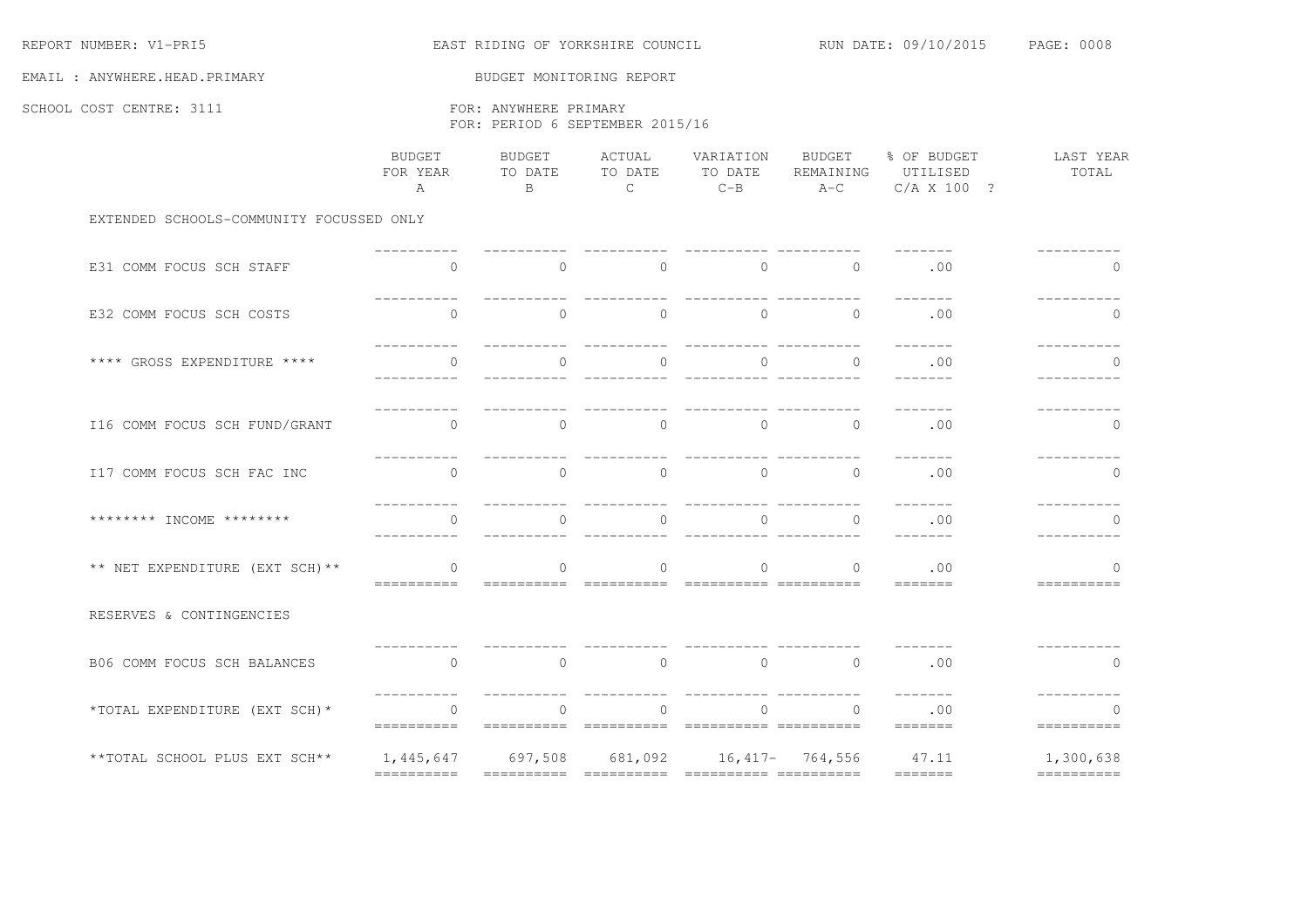|       | REPORT NUMBER: V1-PRI5          |                                                   | EAST RIDING OF YORKSHIRE COUNCIL                         |                                     |                                       | RUN DATE: 09/10/2015 PAGE: 0009 |                                                                                                                                                                                                                                                                                                                                                                                                                                                                                      |                                                                                                                                                                                                                                                                                                                                                                                                                                                                                                                                                                                        |
|-------|---------------------------------|---------------------------------------------------|----------------------------------------------------------|-------------------------------------|---------------------------------------|---------------------------------|--------------------------------------------------------------------------------------------------------------------------------------------------------------------------------------------------------------------------------------------------------------------------------------------------------------------------------------------------------------------------------------------------------------------------------------------------------------------------------------|----------------------------------------------------------------------------------------------------------------------------------------------------------------------------------------------------------------------------------------------------------------------------------------------------------------------------------------------------------------------------------------------------------------------------------------------------------------------------------------------------------------------------------------------------------------------------------------|
|       | EMAIL : ANYWHERE.HE             |                                                   | BUDGET MONITORING REPORT                                 |                                     |                                       |                                 |                                                                                                                                                                                                                                                                                                                                                                                                                                                                                      |                                                                                                                                                                                                                                                                                                                                                                                                                                                                                                                                                                                        |
|       | SCHOOL COST CENTRE: 3111        |                                                   | FOR: ANYWHERE PRIMARY<br>FOR: PERIOD 6 SEPTEMBER 2015/16 |                                     |                                       |                                 |                                                                                                                                                                                                                                                                                                                                                                                                                                                                                      |                                                                                                                                                                                                                                                                                                                                                                                                                                                                                                                                                                                        |
|       |                                 | BUDGET<br>FOR YEAR<br>A                           | BUDGET<br>TO DATE<br>$\overline{B}$                      | ACTUAL<br>TO DATE<br>$\overline{C}$ | VARIATION<br>TO DATE                  | BUDGET<br>REMAINING             | UTILISED<br>$C-B$ $A-C$ $C/A X 100 ?$                                                                                                                                                                                                                                                                                                                                                                                                                                                | % OF BUDGET LAST YEAR<br>TOTAL                                                                                                                                                                                                                                                                                                                                                                                                                                                                                                                                                         |
|       | CAPITAL                         |                                                   |                                                          |                                     |                                       |                                 |                                                                                                                                                                                                                                                                                                                                                                                                                                                                                      |                                                                                                                                                                                                                                                                                                                                                                                                                                                                                                                                                                                        |
| 21052 | SCH DEVOLVED CAPITAL-PREMISES   | -----------                                       |                                                          |                                     |                                       |                                 | $8,769$ $8,769$ $4,343$ $4,426$ $4,426$ $49.53$ $10,051$<br>--------                                                                                                                                                                                                                                                                                                                                                                                                                 | ----------                                                                                                                                                                                                                                                                                                                                                                                                                                                                                                                                                                             |
|       | CE02 NEW CONSTR CONV/RENOV      | 8,769                                             | $8,769$ $4,343$ $4,426$ $4,426$                          |                                     |                                       |                                 | 49.53                                                                                                                                                                                                                                                                                                                                                                                                                                                                                | 10,051                                                                                                                                                                                                                                                                                                                                                                                                                                                                                                                                                                                 |
|       | CE03 VEHIC PLANT EQPT/MACH      | $\bigcirc$                                        | $\bigcirc$                                               | $\overline{0}$                      | $\bigcap$                             | $\overline{a}$                  | .00                                                                                                                                                                                                                                                                                                                                                                                                                                                                                  | $\bigcirc$                                                                                                                                                                                                                                                                                                                                                                                                                                                                                                                                                                             |
|       | CE04 ICT                        | $\cap$                                            | $\Omega$                                                 | $\overline{a}$                      | $\begin{matrix}0&0&0\end{matrix}$ 0 0 |                                 | $\begin{tabular}{cccccc} \multicolumn{2}{c}{} & \multicolumn{2}{c}{} & \multicolumn{2}{c}{} & \multicolumn{2}{c}{} & \multicolumn{2}{c}{} & \multicolumn{2}{c}{} & \multicolumn{2}{c}{} & \multicolumn{2}{c}{} & \multicolumn{2}{c}{} & \multicolumn{2}{c}{} & \multicolumn{2}{c}{} & \multicolumn{2}{c}{} & \multicolumn{2}{c}{} & \multicolumn{2}{c}{} & \multicolumn{2}{c}{} & \multicolumn{2}{c}{} & \multicolumn{2}{c}{} & \multicolumn{2}{c}{} & \multicolumn{2}{c}{} & \mult$ | ----------<br>$\Omega$                                                                                                                                                                                                                                                                                                                                                                                                                                                                                                                                                                 |
|       | **** GROSS EXPENDITURE ****     | 8,769                                             |                                                          |                                     |                                       |                                 | 8,769 $4,343$ $4,426$ $4,426$ $49.53$<br>--------                                                                                                                                                                                                                                                                                                                                                                                                                                    | 10,051                                                                                                                                                                                                                                                                                                                                                                                                                                                                                                                                                                                 |
|       | CI01 CAPITAL INCOME             | $\Omega$                                          | $\Omega$                                                 | $\bigcap$                           |                                       | $\begin{matrix}0&0\end{matrix}$ | .00                                                                                                                                                                                                                                                                                                                                                                                                                                                                                  | $\Omega$                                                                                                                                                                                                                                                                                                                                                                                                                                                                                                                                                                               |
|       | CI02 LOANS                      | $\bigcap$                                         | $\Omega$                                                 | $\bigcirc$                          | $\bigcap$                             | $\overline{0}$                  | $\frac{1}{2}$<br>.00                                                                                                                                                                                                                                                                                                                                                                                                                                                                 | $\Omega$                                                                                                                                                                                                                                                                                                                                                                                                                                                                                                                                                                               |
|       | CI03 PRIVATE INCOME             | $\Omega$                                          | $\bigcirc$                                               | $\overline{0}$                      | $\overline{a}$                        | $\overline{0}$                  | -------<br>.00                                                                                                                                                                                                                                                                                                                                                                                                                                                                       | $\mathbf{0}$                                                                                                                                                                                                                                                                                                                                                                                                                                                                                                                                                                           |
|       | CI04 DIRECT REVENUE FINANCING   | ----------<br>$\bigcap$                           | $\circ$                                                  | $\bigcap$                           | $\bigcap$                             | $\overline{0}$                  | --------<br>.00                                                                                                                                                                                                                                                                                                                                                                                                                                                                      | -----------<br>$\mathbf{0}$                                                                                                                                                                                                                                                                                                                                                                                                                                                                                                                                                            |
|       | ******** INCOME ********        | <u> Liberalis Libe</u><br>$\bigcap$<br>__________ | $\Omega$<br><u> - - - - - - - - - - - -</u>              | $\Omega$                            | _________________________             | $\begin{matrix}0&0\end{matrix}$ | .00<br>$- - - - - - -$                                                                                                                                                                                                                                                                                                                                                                                                                                                               | $\Omega$<br>----------                                                                                                                                                                                                                                                                                                                                                                                                                                                                                                                                                                 |
|       | ** NET EXPENDITURE (CAPITAL) ** |                                                   |                                                          |                                     |                                       |                                 | 8,769               8,769             4,343             4,426             4,426             49.53<br>=======                                                                                                                                                                                                                                                                                                                                                                         | 10,051<br>$=$ ==========                                                                                                                                                                                                                                                                                                                                                                                                                                                                                                                                                               |
|       | GRAND TOTAL FOR SCHOOL BUDGET   |                                                   |                                                          |                                     |                                       |                                 | 1,454,416 706,277 685,435 20,843- 768,982 47.13 1,310,689                                                                                                                                                                                                                                                                                                                                                                                                                            | $\qquad \qquad \overbrace{\qquad \qquad }=\qquad \qquad \overbrace{\qquad \qquad }=\qquad \qquad \overbrace{\qquad \qquad }=\qquad \qquad \overbrace{\qquad \qquad }=\qquad \qquad \overbrace{\qquad \qquad }=\qquad \qquad \overbrace{\qquad \qquad }=\qquad \qquad \overbrace{\qquad \qquad }=\qquad \qquad \overbrace{\qquad \qquad }=\qquad \qquad \overbrace{\qquad \qquad }=\qquad \qquad \overbrace{\qquad \qquad }=\qquad \qquad \overbrace{\qquad \qquad }=\qquad \qquad \overbrace{\qquad \qquad }=\qquad \qquad \overbrace{\qquad \qquad }=\qquad \qquad \overbrace{\qquad$ |
|       |                                 |                                                   |                                                          |                                     |                                       |                                 |                                                                                                                                                                                                                                                                                                                                                                                                                                                                                      |                                                                                                                                                                                                                                                                                                                                                                                                                                                                                                                                                                                        |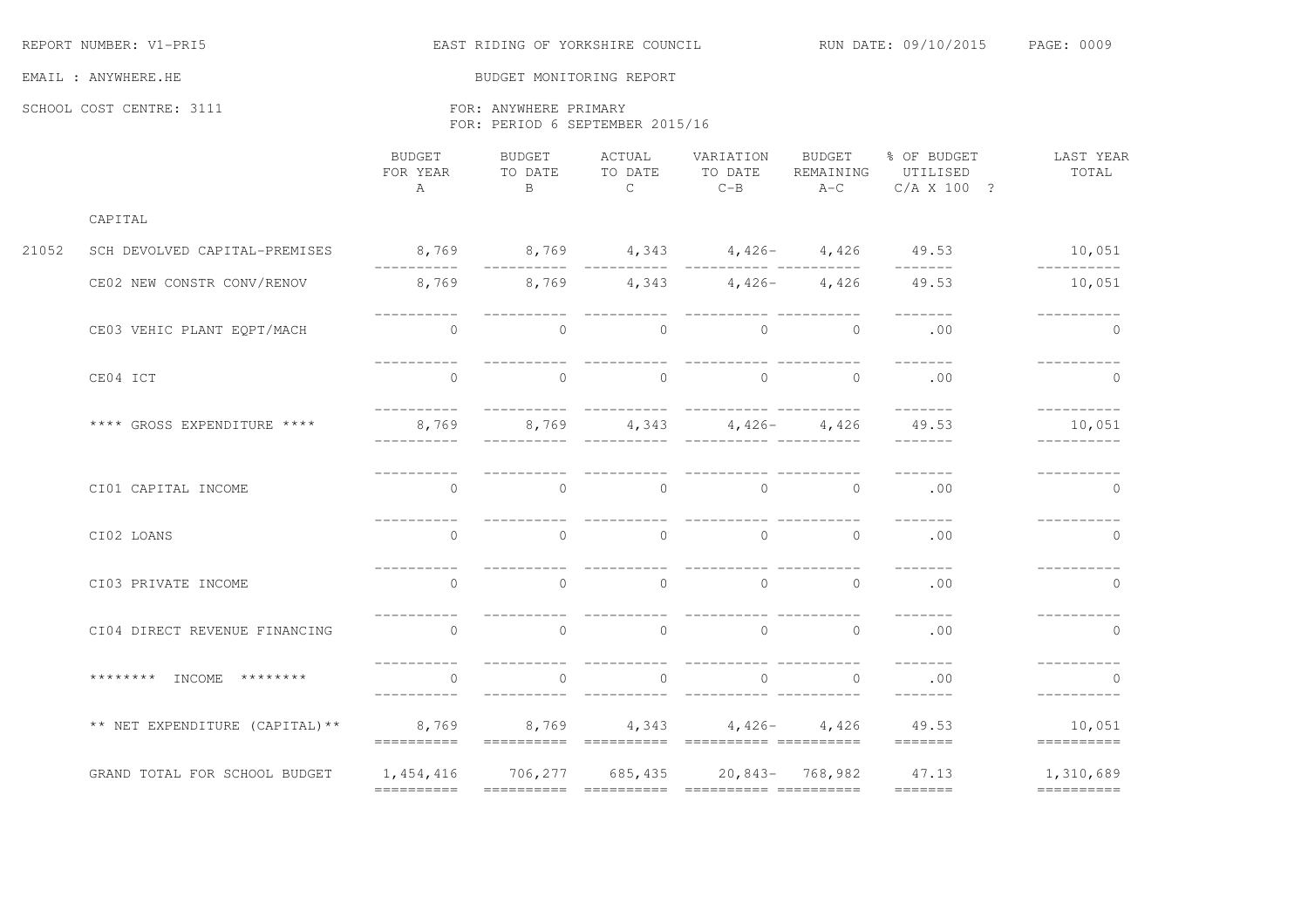EAST RIDING OF YORKSHIRE COUNCIL THE RUN DATE: 09/10/2015 PAGE: 0010

#### EMAIL : ANYWHERE.HEAD.PRIMARY BUDGET MONITORING REPORT

SCHOOL COST CENTRE: 3111 **FOR: ANYWHERE PRIMARY** FOR: PERIOD 6 SEPTEMBER 2015/16

|       |                             | BUDGET<br>FOR YEAR<br>A                           | <b>BUDGET</b><br>TO DATE | ACTUAL<br>TO DATE | VARIATION<br>TO DATE          | BUDGET<br>REMAINING | % OF BUDGET<br>UTILISED<br>B $C$ $C-B$ $A-C$ $C/A X 100 ?$ | LAST YEAR<br>TOTAL        |
|-------|-----------------------------|---------------------------------------------------|--------------------------|-------------------|-------------------------------|---------------------|------------------------------------------------------------|---------------------------|
|       | CATERING MEMORANDUM         |                                                   |                          |                   |                               |                     |                                                            |                           |
| 12251 | SCHOOLS CATERING STAFF PAY  | $17,000$ 8,502 8,784 282 8,216                    |                          |                   |                               |                     | 51.67                                                      | 19,227                    |
| 12252 | SCHOOLS CATERING STAFF NI   | 214                                               | 108                      | 150 42            |                               | 64 70.09            |                                                            | 371                       |
| 12253 | SCHOOLS CATERING STAFF LGPS | 2,676 1,338                                       | __________               | 1,394 56          |                               |                     | 1,282 52.09 1,636<br>$- - - - - - -$                       |                           |
|       | E06 CATERING STAFF          | 19,890                                            |                          | 9,948 10,328      | 380 380                       | 9,562               | 51.93                                                      | 21,234                    |
| 42014 | OTHER CATERING COSTS        | 550 242 365 123 185                               |                          |                   |                               |                     | 66.36                                                      | 197                       |
| 42020 | FOOD                        | 24,000 10,560                                     |                          |                   | $9,357$ 1, 203- 14, 643 38.99 |                     |                                                            | 20, 393                   |
| 42022 | CATERING EOUIP-PURCHASES    | 2,000                                             | 880                      | 393               |                               | $487 - 1,607$ 19.65 |                                                            | 1,907                     |
| 42024 | CATERING EQUIP-R & M        | 1,000                                             | 440                      | $\overline{0}$    | $440 - 1,000$                 |                     | .00                                                        | 393                       |
| 43001 | CLOTHING AND UNIFORMS       | 300                                               | 132                      | 159               | 27 141                        |                     | 53.00                                                      | 103                       |
|       | E25 CATERING SUPPLIES       | $27,850$ $12,254$ $10,274$ $1,980 17,576$ $36.89$ |                          |                   |                               |                     |                                                            | 22,993                    |
|       | ***** EXPENDITURE *****     |                                                   |                          |                   |                               |                     | $47,740$ 22,202 20,602 1,600- 27,138 43.16 44,227          |                           |
| 93149 | SCHOOL MEALS-PUPIL          |                                                   |                          |                   |                               |                     | $19,000-$ 8,360- 8,592- 232- 10,408- 45.22- 27,620-        |                           |
|       | I09 CATERING INCOME         |                                                   |                          |                   |                               |                     | $19,000-$ 8,360- 8,592- 232- 10,408- 45.22-                | $27,620-$                 |
|       | ******** TNCOME ********    | $19,000-$                                         |                          |                   |                               |                     | ________<br>$8,360  8,592  232  10,408  45.22  27,620 -$   | ___________<br>__________ |
|       |                             |                                                   |                          |                   |                               |                     |                                                            |                           |
|       |                             |                                                   |                          |                   |                               |                     |                                                            |                           |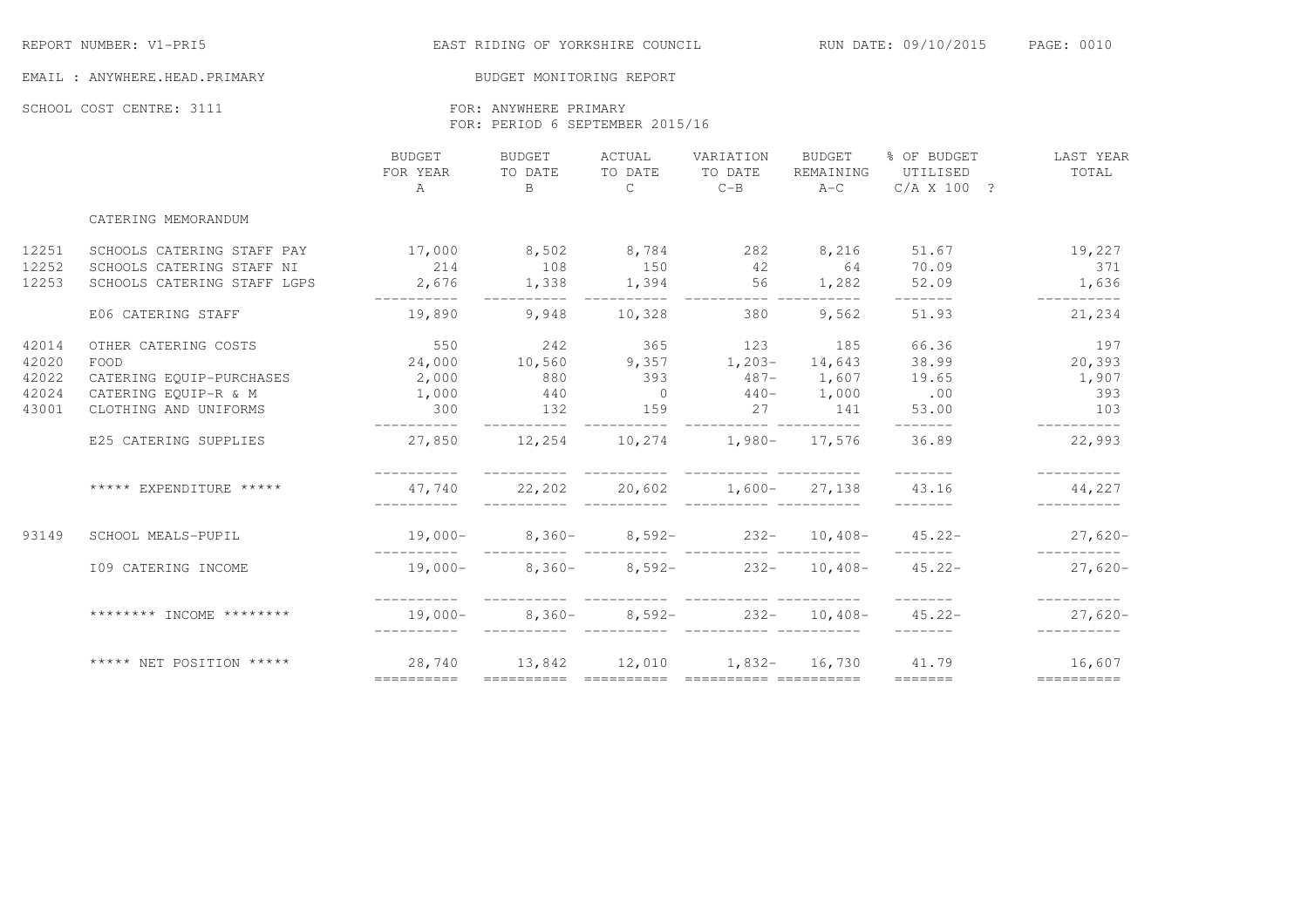# **Interpretation of Monitoring Report**

## **1. Column A:- Budget for year:**

 Represents the spending plans for the school for the full financial year. These are extracted from the school's 3 year plan and subsequently changed when the school submits virement forms.

# **2. Column B:- Budget to date:**

Represents the profiled spending anticipated for the school for the period of the report (i.e. September = 6 months of year) (Some areas of the budget we know are paid in a specific month i.e. insurance premiums are paid in period 2 so the profiled budget would show the entire budget in period 2.)

# **3. Column C:- Actual to date**

Represents the actual spend to date for the first 6 months of the year.

# **4. Column C- Column B:- Variation to date**

Represents the difference between the actual spend and the profiled spend.

# **5. Column A- Column C:- Budget remaining**

 Represents the budget for the year less the actual spend to date, giving the budget left to spend by the end of the financial year. Towards the end of the financial year (say December onwards) it is good practice to look at the Budget Remianing column and ask the question "Will we spend all of this remaining budget?" "Will we overspend?" Re income: "Will we get this amount of income in?" "Will we overacheive the budgeted income?"

### **6. % of budget utilised**

Represents the % spent of the actual against the full year budget (i.e. at month 6 (September) approx 50% should be spent.

# **7. Last Year Total**

Represents the actual spend for the previous year, and can be useful to compare with the budget set for the current year.

### **8. Figures highlighted in blue -**

 These are examples of codes where there is expenditure or income but no budget. These could be miscodings, in which a case journal request would need to be completed to correct this. If the coding is correct, then a virement needs to be done to add budget to the code.

### **9. Figures highlighted in green -**

 These are examples of codes where there is budget but no expenditure or income. It needs to be investigated whether spend/income has been miscoded elsewhere and a journal request completed to correct this if this is the case. If there are no miscodings then consideration needs to be given to whether the budget is still required on this code and a virement request completed to profile the budget to better reflect when spend/income is expected.